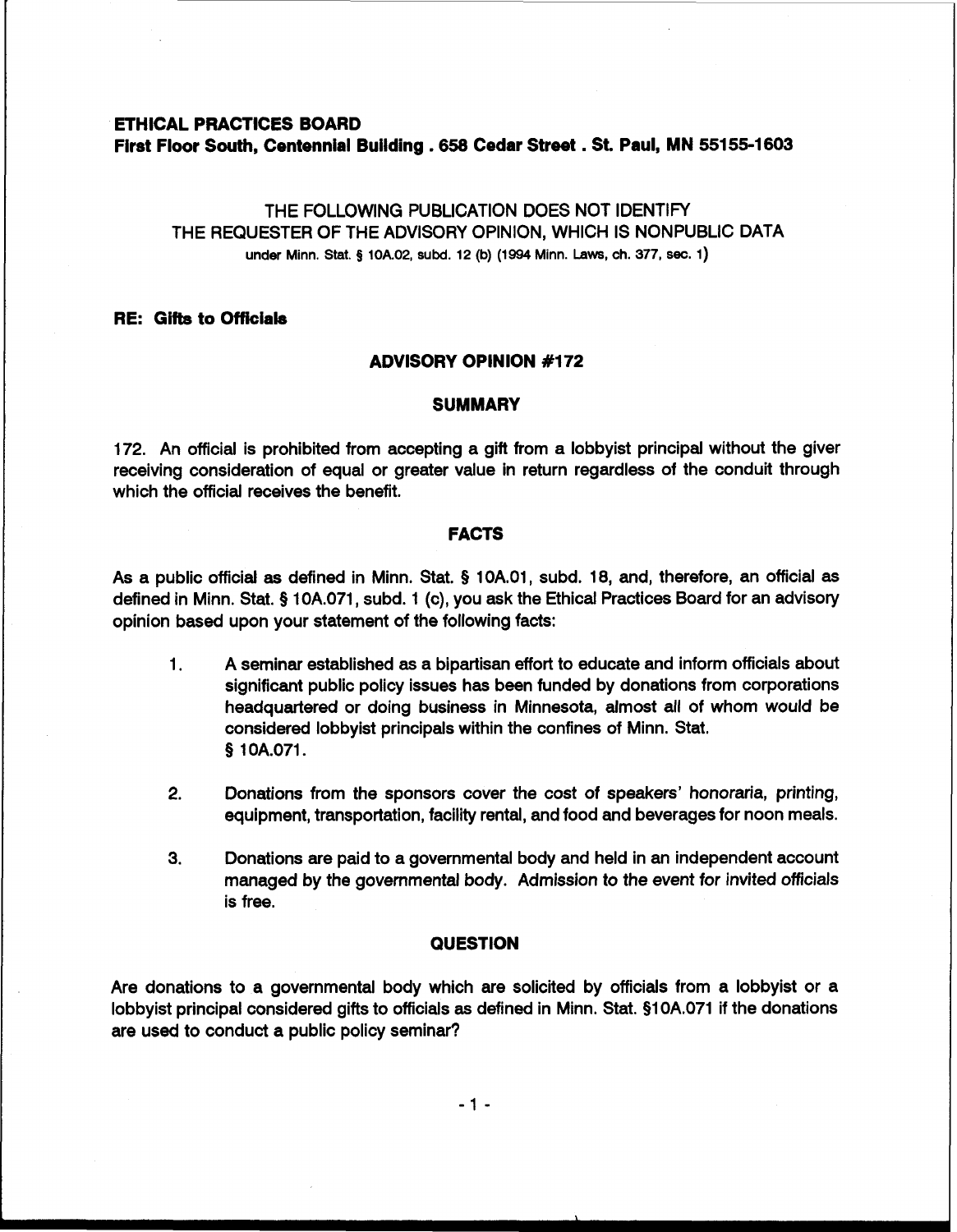### **OPINION**

Yes. An official is prohibited from accepting a gift from a lobbyist principal without the giver receiving consideration of equal or greater value in return regardless of the conduit through which the official receives the benefit.

Issued:  $\sqrt{0} - \frac{\partial (0 - 199)}{\partial \theta}$ 

. . .

. . .

John L. Holahan. Jr., Chair Ethical Practices Board

## **PERTINENT STATUTES**

Minn. Stat. § 10A.01 DEFINITIONS provides:

Subd. 11. (a) "Lobbyist" means an individual:

(1) engaged for pay or other consideration, or authorized to spend money by another individual, association, political subdivision, or public higher education system, who spends more than five hours in any month or more than \$250, not including the individual's own travel expenses and membership dues, in any year, for the purpose of attempting to influence legislative action or administrative action, or the official action of a metropolitan governmental unit, by communicating or urging others to communicate with public or local officials.

Subd. 18. "Public official" means any:

(a) member of the legislature;

(b) constitutional officer in the executive branch and the officer's chief administrative deputy;

(c) member, chief administrative officer or deputy chief administrative officer of a state board or commission which has at least one of the following powers: (i) the power to adopt, amend or repeal rules, or (ii) the power to adjudicate contested cases or appeals;

(d) commissioner, deputy commissioner, or assistant commissioner of any state department as designated pursuant to section 15.01 ;

(e) individual employed in the executive branch who is authorized to adopt, amend or repeal rules or adjudicate contested cases;

(f) executive director of the state board of investment;

(g) executive director of the Indian affairs intertribal board;

 $-2-$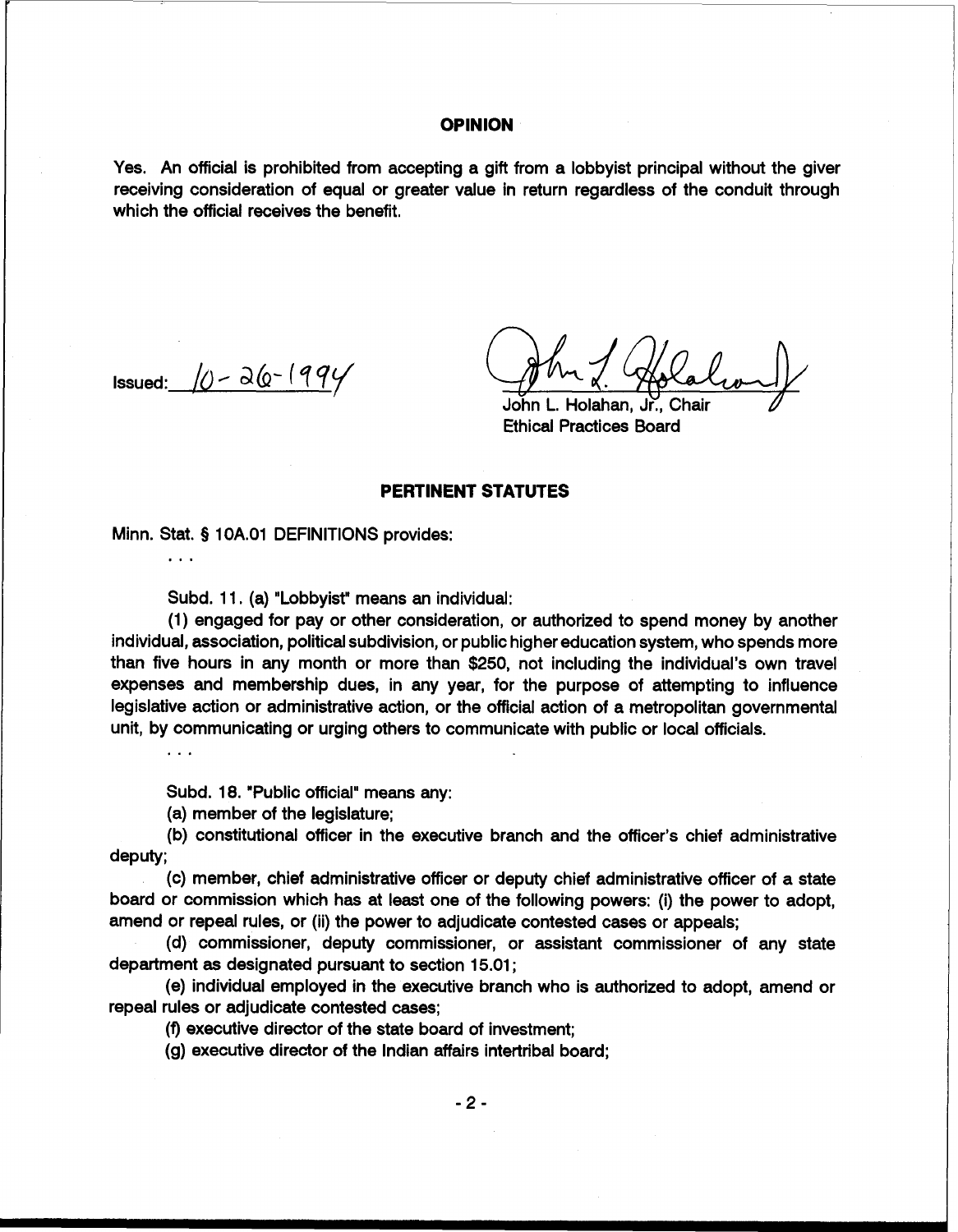(h) commissioner of the iron range resources and rehabilitation board;

(i) commissioner of mediation services;

**(j)** deputy of any official listed in clauses (e) to (i);

(k) judge of the workers' compensation court of appeals;

(I) administrative law judge or compensation judge in the state office of administrative hearings or referee in the department of jobs and training;

(m) solicitor general or deputy, assistant or special assistant attorney general;

(n) individual employed by the legislature as secretary of the senate, chief clerk of the house, revisor of statutes, or researcher, legislative analyst, or attorney in the office of senate counsel and research or house research;

(0) member or chief administrative officer of the metropolitan council, regional transit board, metropolitan transit commission, metropolitan waste control commission, metropolitan parks and open spaces commission, metropolitan airports commission or metropolitan sports facilities commission;

(p) the director of the racing commission, the director of the gambling control board, the director of the state lottery, and the deputy director of the state lottery;

(q) director or the division of gambling enforcement in the department of public safety;

(r) member or executive director of the higher education facilities authority; or

(s) member of the board of directors or president of the Minnesota world trade center corporation.

 $\ddotsc$ 

Subd. 28. **Principal.** "Principal" means an individual or association that:

(1) spends more than \$500 in the aggregate in any calendar year to engage a lobbyist, compensate a lobbyist, or authorize the expenditure of money by a lobbyist; or

(2) is not included in clause (1) and spends a total of at least \$50,000 in any calendar year on efforts to influence legislative action, administrative action, or the official action of governmental units, as described in section 10A.04, subdivision 6.

Laws of 1994, Ch. 377, Sec. 5, created Minn. Stat. § 10A.071 CERTAIN GIFTS BY LOBBYISTS AND PRINCIPALS PROHIBITED which provides:

Subdivision 1. **Definitions.** (a) The definitions in this subdivision apply to this section.

(b) "Gift"means money, real or personal property, a service, a loan, a forbearance or forgiveness of indebtedness, or a promise of future employment, that is given and received without the giver receiving consideration of equal or greater value in return.

(c) '0fficial"means a public official, an employee of the legislature, or a local official of a metropolitan governmental unit.

Subd. 2. **Prohibition.** A lobbyist or principal may not give a gift or request another to give a gift to an official. An official may not accept a gift from a lobbyist or principal.

Subd. 3. **Exceptions.** (a) The prohibitions in this sections do not apply if the gift is: